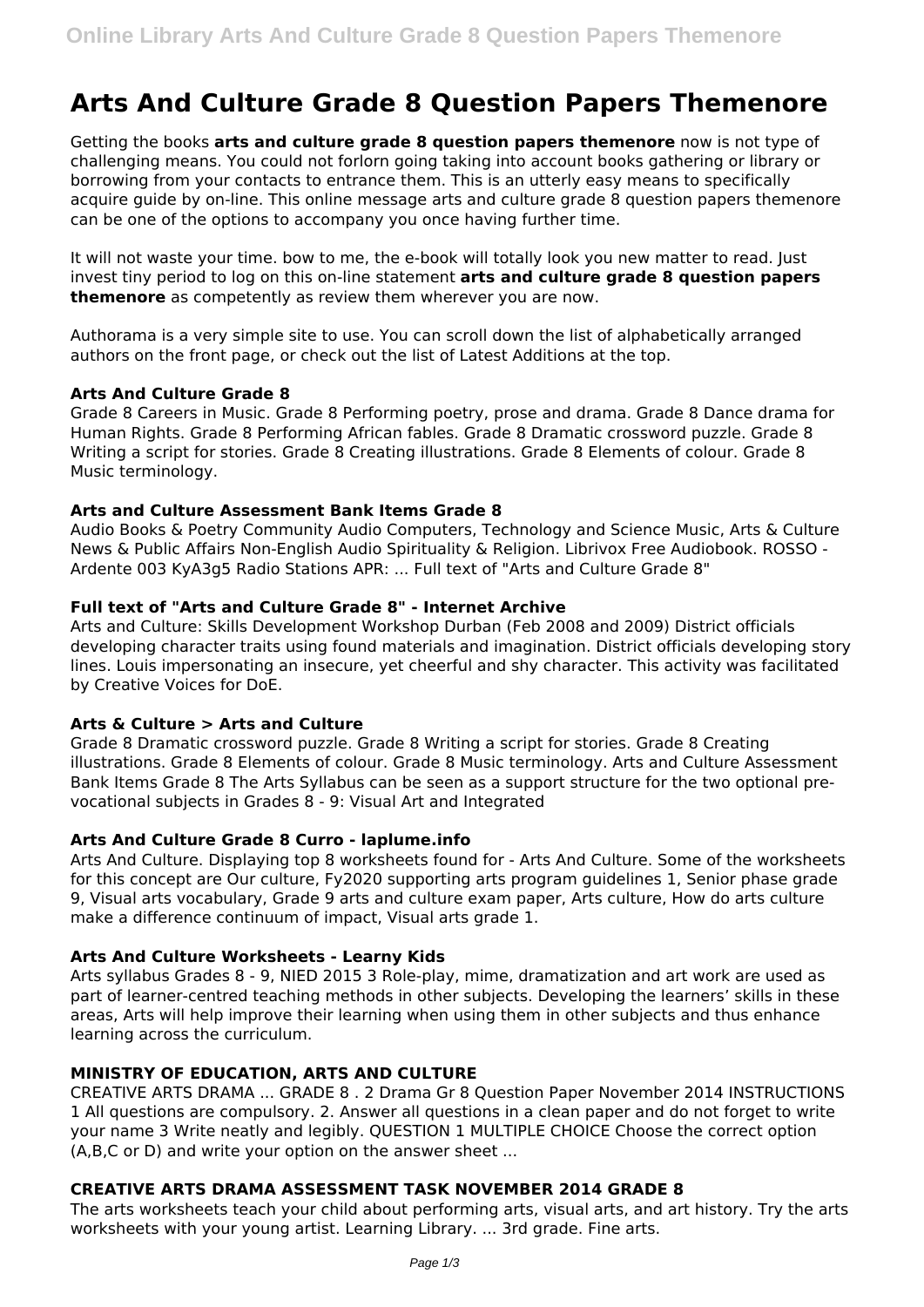## **The Arts Worksheets & Free Printables | Education.com**

Google Arts & Culture features content from over 2000 leading museums and archives who have partnered with the Google Cultural Institute to bring the world's treasures online.

## **Google Arts & Culture**

Google Arts & Culture features content from over 2000 leading museums and archives who have partnered with the Google Cultural Institute to bring the world's treasures online.

## **Explore — Google Arts & Culture**

National Arts Council of Namibia, Arts & Culture COVID-19 Relief Fund approves an additional amount of N\$342,000.00 for the Cultural and Creative Industries (CCIs) from the second round of application Fri, Aug 14, 2020 Windhoek: The Arts & Culture COVID-19 Rel..

## **Ministry of Education, Arts and Culture - Welcome**

CREATIE ARTS GRADES 7-CAPS 3 SECTION 1: INTRODUCTION TO THE CURRICULUM AND ASSESSmENT POLICy STATEmENT 1.1 BaCKGround The National Curriculum Statement Grades R-12 (NCS) stipulates policy on curriculum and assessment in the schooling sector. To improve implementation, the National Curriculum Statement was amended, with the amendments coming into

## **Curriculum and Assessment Policy Statement CREATIVE ARTS**

It should be borne in mind that Arts and Culture deals mainly with four Arts Disciplines which are: Music, Visual Arts, Dance and Drama. Some aspects of Culture are dealt with under the Composite Assessment Standards. Focus has been on Intermediate and Senior Phases including Generic and Additional Assessment Standards in Grades 8 and 9.

## **Province of the Eastern Cape DEPARTMENT OF EDUCATION**

Dong Son culture, important prehistoric culture of Indochina; it is named for a village in northern Vietnam where many of its remains have been found. ... K-12 Curriculum South Asian Arts India and Pakistan Grade 8 arts thrid quarter Elmer Llames. South, central & west asian arts Joannes Datu. Traditional Indian Dress : Its Origin and Types

## **Souteast asian arts Grade8 first quarter**

Full text of "Arts and Culture Grade 8" The Arts Syllabus can be seen as a support structure for the two optional pre-vocational subjects in Grades 8 - 9: Visual Art and Integrated Performing Arts, but it goes beyond that to explore the influence of culture on our daily lives and in our art.

# **Arts And Culture Grade 8 Exam Papers - gamma-ic.com**

Grade 8 and 9 All learners will complete modules in Ceramics, Drawing, Painting, Printmaking, Sculpture and Jewellery Design as well as Theory of Design and Visual Arts. Grades 10, 11 & 12 Learners are required to choose ONE of: Two Dimensional Design, Three Dimensional Design or Visual Arts.

## **National School of the Arts**

8 ARTS & CULTURE (NOVEMBER 2012) QUESTION 3 MATCH COLUMN A WITH COLUMN B COLUMN A COLUMN B 3.1 Animation A To fix a piece of artwork to support, such as a board or frame for display in an eye catching way 3.2 Hip hop dance B A style of dancing that mixes styles of more than one form

#### **GRADE 9 NOVEMBER 2012 ARTS AND CULTURE**

MINISTRY OF EDUCATION, ARTS AND CULTURE JUNIOR SECONDARY PHASE For implementation: Grade 8 in 2017 and Grade 9 in 2018 MATHEMATICS SYLLABUS GRADEs 8 & 9 . Ministry of Education, Arts and Culture National Institute for Educational Development (NIED) Private Bag 2034 Okahandja

Copyright code: d41d8cd98f00b204e9800998ecf8427e.